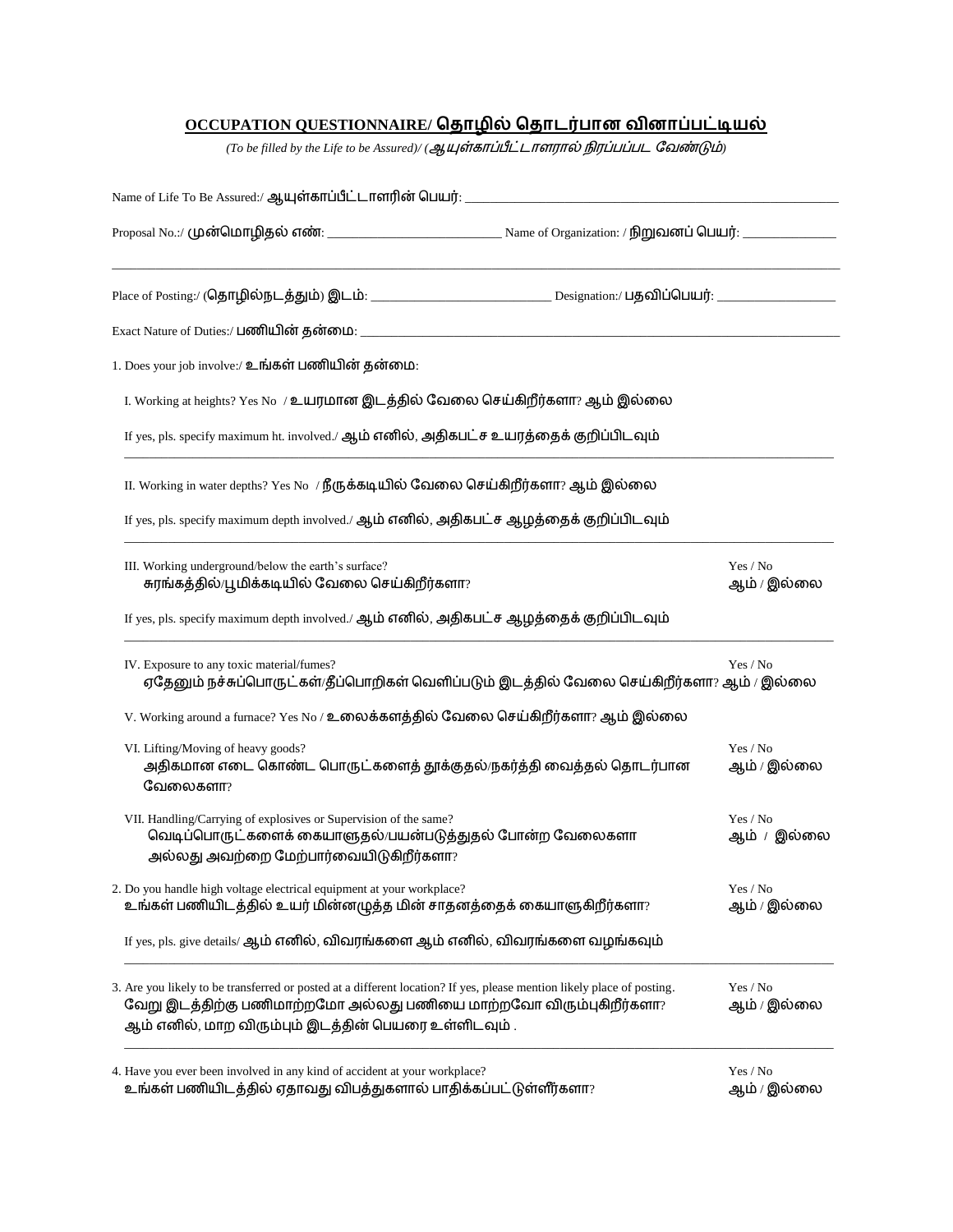If yes, pls. give details./ ஆம் எனில், விவரங்களை வழங்கவும்

| 5. Have you been denied any assignment on grounds of medical health?<br>மருத்துவ உடல்நலம் தொடர்பான படிவம் ஏதேனும் நிராகரிக்கப்பட்டுள்ளதா?                                                                        | Yes / No<br>ஆம் / இல்லை |
|------------------------------------------------------------------------------------------------------------------------------------------------------------------------------------------------------------------|-------------------------|
| If yes, pls. give details./ ஆம் எனில், விவரங்களை வழங்கவும்                                                                                                                                                       |                         |
| 6. Are you suffering from any health problem as a result of the nature of your work?<br>உங்கள் வேலையினால், ஏதேனும் உடல்நலப் பிரச்சனை ஏற்பட்டுள்ளதா? ஆம் இல்லை                                                    | Yes / No<br>ஆம் / இல்லை |
| If yes, pls. give details./ ஆம் எனில், விவரங்களை வழங்கவும்                                                                                                                                                       |                         |
| 7. Have you ever/or are you like to take leave as result of any work - related health problem?<br>வேலையினால் உடல்நலப் பிரச்சனை ஏற்பட்டு, அதனால் விடுப்பு எடுத்துள்ளீர்களா/<br>விடுப்பு எடுக்க விரும்புகிறீர்களா? | Yes / No<br>ஆம் / இல்லை |
| If yes, pls. give details./ ஆம் எனில், விவரங்களை                                                                                                                                                                 |                         |
| 8. Do you undergo annual health check-up as part of you organization's requirement?<br>உங்கள் நிறுவன தேவையின் ஒரு பகுதியாக வருடாந்திர உடல்நல பரிசோதனை<br>செய்துகொள்கிறீர்களா?                                    | Yes / No<br>ஆம் / இல்லை |
| If yes, pls. give details./ ஆம் எனில், விவரங்களை வழங்கவும்                                                                                                                                                       |                         |

\_\_\_\_\_\_\_\_\_\_\_\_\_\_\_\_\_\_\_\_\_\_\_\_\_\_\_\_\_\_\_\_\_\_\_\_\_\_\_\_\_\_\_\_\_\_\_\_\_\_\_\_\_\_\_\_\_\_\_\_\_\_\_\_\_\_\_\_\_\_\_\_\_\_\_\_\_\_\_\_\_\_\_\_\_\_\_\_\_\_\_\_\_\_\_\_\_\_\_\_\_\_\_\_\_\_\_\_\_\_\_\_\_\_

#### **Declaration by the Life To Be Assured:**

I declare that the answers I have given are, to the best of my knowledge, true and that I have not withheld any material information that may influence the assessment or acceptance of this application. I agree that this form will constitute part of my application for life assurance with Canara HSBC Oriental Bank Of Commerce Life Insurance Company Ltd and that failure to disclose any material fact known to me may invalidate the contract.

### <u> ஆயுள்காப்பீட்டாளரின் ஒப்புதல்:</u>

எனது சுயவிருப்பத்தின் படி நான் வழங்கியுள்ள பதில்கள் உண்மையானமவ என்றும், மைலும் இந்தப் படிவத்தின் மதிப்பீடு அல்லது அங்கீகாரத்தை நிர்ணயிக்கும் எந்த ஆவணத் தகவலையும் மறைக்கவில்லை என்றும் உறுதியளிக்கிறேன். இந்தப் படிவம் கனரா எச்.எஸ்.பி.சி ஓரியண்டல் பேங்க் ஆஃப் காமர்ஸ் லைப் இன்சூரன்ஸ் கம்பபனி லிைிபடட் இன் ஆயுள்காப்பீட்டிற்கான எனது விண்ணப்பத்தின் பகுதிமயக் பகாண்டுள்ளது, மைலும் எனது விருப்பத்தின் படி ஆவணம் ஏமதனும் ைமைக்கப்பட்டால் ஒப்பந்தம் செல்லாததாகும் என்பதை ஒப்புக்கொள்கிறேன்.

தேதி & இடம்:

Date & Place: Signature of Life to be Assured ஆயுள்காப்பீட்டாளரின் கையொப்பம்

#### **Declaration, if this form is signed in Vernacular/Thumb Impression :**

I, \_\_\_\_\_\_\_\_\_\_\_\_\_\_\_\_\_\_\_\_\_\_\_\_\_\_\_ son / daughter of \_\_\_\_\_\_\_\_\_\_\_\_\_\_\_\_\_\_\_\_\_\_\_, an adult residing at \_\_\_\_\_\_\_\_\_\_\_\_\_\_\_\_\_\_\_\_\_\_\_\_\_\_\_\_ hereby declare that the contents of this form have been duly explained to me in \_\_\_\_\_\_\_\_\_\_\_\_\_\_\_\_\_\_\_\_ language and have been understood by me.

| (Signature of the customer)<br>Date | .`ontact No. |
|-------------------------------------|--------------|
|-------------------------------------|--------------|